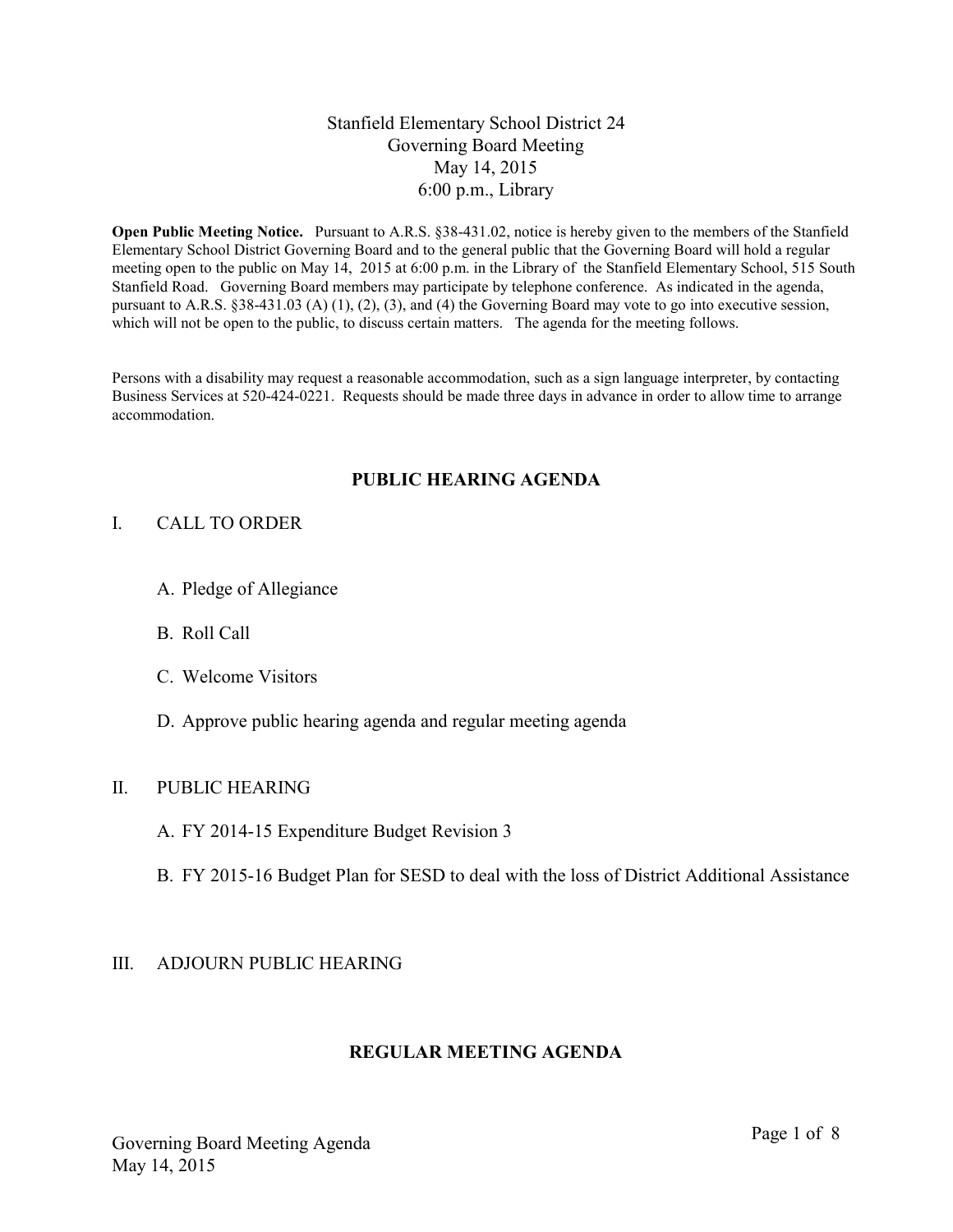# I. CALL TO ORDER REGULAR MEETING

# II. FY 2014-15 EXPENDITURE BUDGET REVISION 3

- A. Adopt the FY 2014-15 Expenditure Budget Revision 3.
- B. Authorize FY 2014-15 expenditures to exceed Program, Function, and Object section budgets.

## III. CALL TO THE PUBLIC

Guidance for Public Participation in Board Meetings is provided in Policy BEDH. The President may recognize individuals wishing to address the Board under Call to the Public or under the item on the Agenda they wish to address. Each individual will be allowed five minutes unless additional time was requested and granted in advance by the Superintendent or President. ARS 38-432.02(H) provides that Board members shall not respond to comments unless the item is on the agenda.

The Board shall not hear personal complaints against school personnel or a person connected with the district. A procedure is provided by the Board for disposition of legitimate complaints in Policies KL, KB and KLD.

# LLAMADA AL PÚBLICO

La póliza BEDH, provee una guía publica para participar en juntas de la Mesa Directiva. El presidente de la Mesa Directiva puede reconocer a los individuos que desean dirigirse a la mesa bajo llamada al público o bajo el artículo en la agenda que desean tratar. A cada individuo se le otorgaran cinco minutos de tiempo, a menos que el Presidente o Superintendente le hayan concedido tiempo adicional por adelantado. La Póliza ARS 38- 432.02 dice que ningún miembro de la mesa responderá a ningún tipo de comentarios de temas que no estén en la agenda.

La mesa no oirá quejas personales en contra de personal de la escuela o personas que tengan alguna conexión con el Distrito. Para este tipo de quejas la mesa provee otro tipo de procedimientos para la disposición de quejas legítimas las cuales se encuentran en las siguientes Pólizas KL, KB, y KLD.

## IV. APPROVAL OF MINUTES

Approve the April 14, 2015 regular governing board meeting minutes.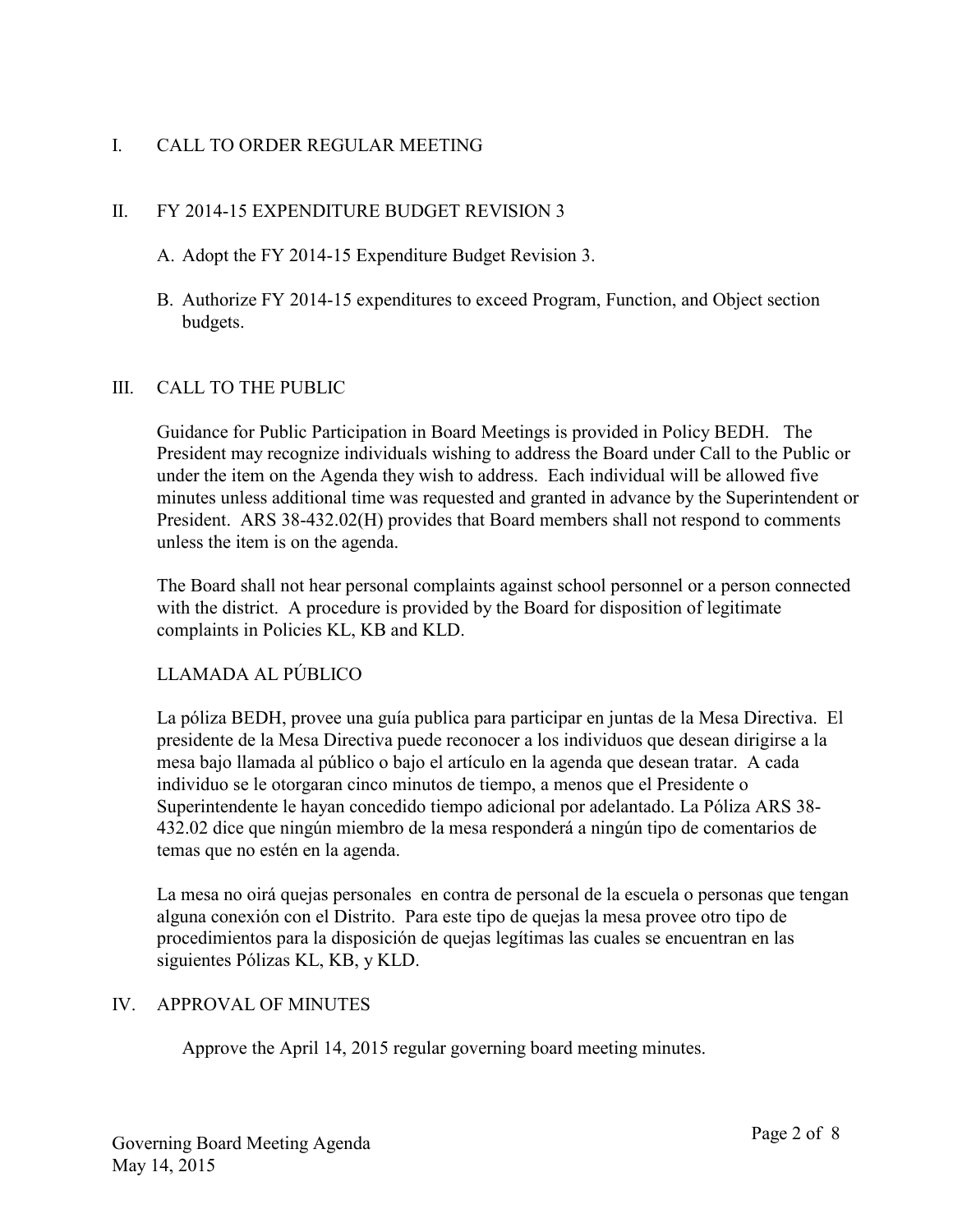### V. AWARDS AND RECOGNITIONS

- A. Students of the Month, April and May
- B. Employees of the Month
- 1. Certified: Rachel Rascon
- 2. Classified: Marabel Pelayo
- C. Employee of the Year: Selina Bennett

### VI. REPORTS

- A. Superintendent's Report
	- 1. GFOA Certificate of Excellence in Reporting FY2014
	- 2. SPI's "We are Listening"
	- 3. Preschool Grant
	- 4. Counselor Position
- B. April Public Funds Expenditure Reports (Pages 1-4)
- C. April Student Activities Report (Page 5-6)
- D. Principal's Report (Page 7)
- E. Operations Support Services Reports (Pages 8-10)
	- 1. Maintenance
	- 2. Transportation
	- 3. Technology
- VII. NEW BUSINESS ACTION ITEMS PERSONNEL

All hiring is pending satisfactory completion of background investigation, records verification, and fingerprint report.

- A. Accept Teacher Contracts declined and resignations effective May 22, 2015: Michael Bailin (Page 11)
- B. Approve hire of Carrie Van Slyke, 2015-16 Teacher Contract, effective July 28, 2015
- C. Approve extra duty contract for 2015-16 school year for: Jerry Hoffman, Football
- D. Approve extra duty for Kindergarten Kickoff Camp, July 22 24, 2015: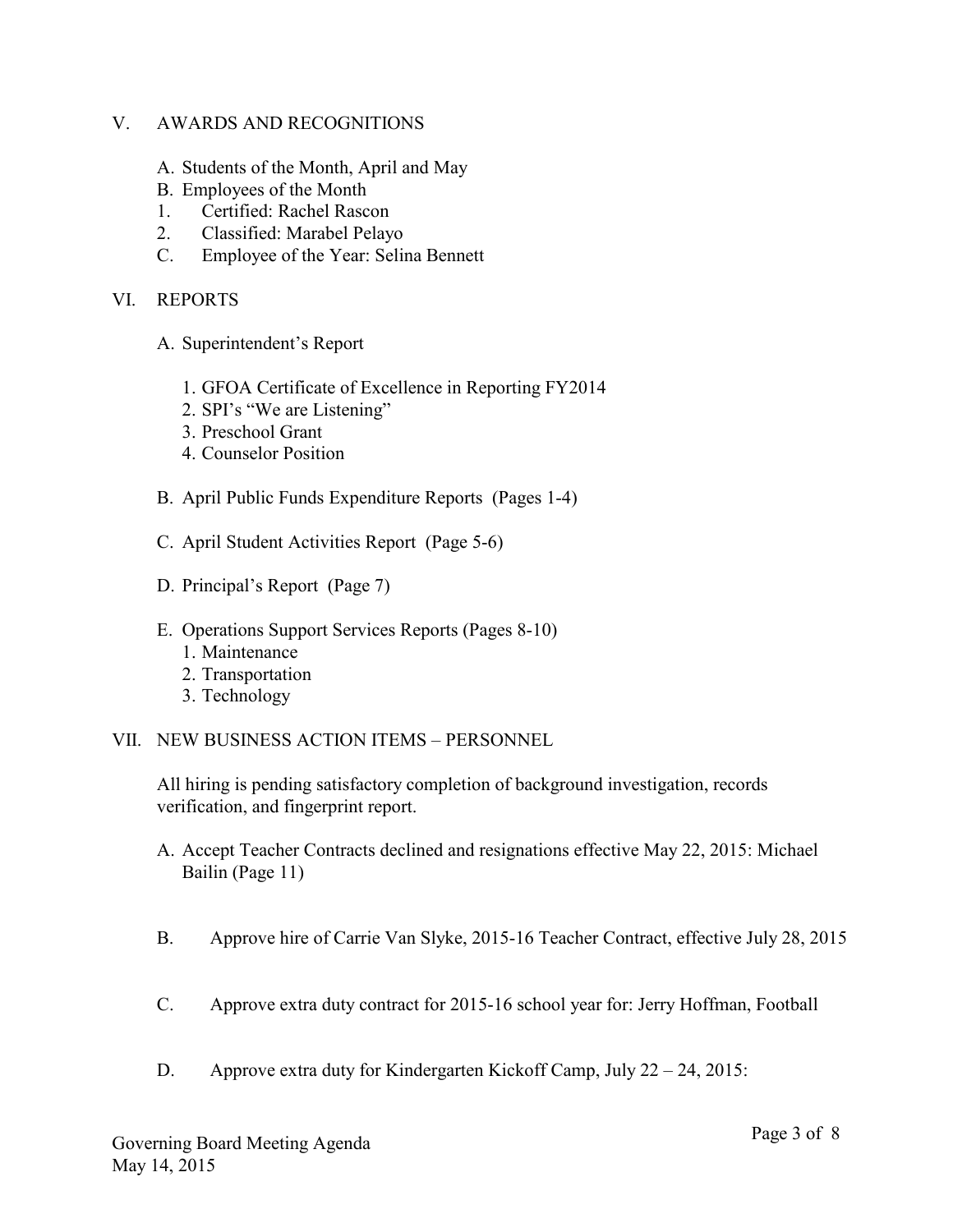- 1. Rachel Rascon
- 2. Carrie Van Slyke
- 3. Angela Richter
- 4. Vera Koppinger-Renna
- E. Approve addition of positions for the 2015-16 school year
	- 1. 2.0 FTE, Teacher, funded through Preschool grant and M&O
	- 2. 1.0 FTE, Teacher (Counselor), funded through Impact Aid
	- 3. 2.0 FTE, Instructional Aide, 10-month classified At-Will, non-exempt, funded through Preschool grant and M&O
- F. Approve hire of Ann Marie Mezzio, 2015-16 Teacher Contract, effective July 28, 2015

G. Approve Annual Notice of Termination of At-Will Appointment and Notice of At-Will Appointment Memorandum (Page 12)

- H. Approve the annual Notice of Termination of Employment effective May 22, 2015:
	- 1. Frida Adams
	- 2. Martha Aguirre
	- 3. Blanca Campo Zavala
	- 4. Jeanine Elshere
	- 5. Rose Gamez
	- 6. Mary Garcia
	- 7. Cecilia Gonzales
	- 8. Adriana Hernandez
	- 9. Patricia Homer
	- 10. Joe Mejia
	- 11. James Meyer
	- 12. Virginia McHaney
	- 13. Imelda Pelayo
	- 14. Maribel Pelayo-Guevara
	- 15. Janice Poma
	- 16. Teresa Rembao
	- 17. Juanita Reyes
	- 18. Conchita Sanchez
	- 19. Mary Sanchez
	- 20. Donald Stinemetz
	- 21. Elizabeth Valdez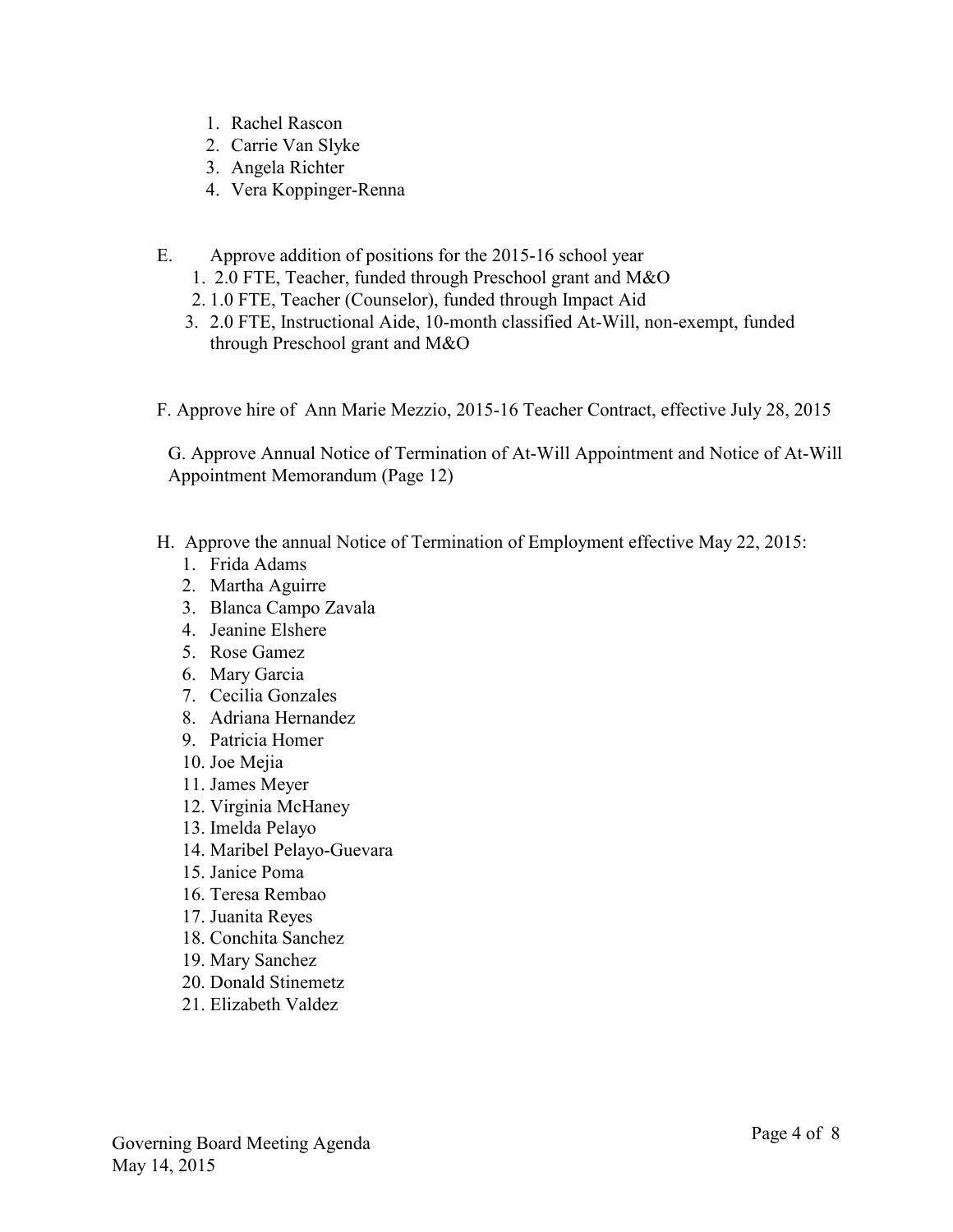- I. Approve the annual Notice of Termination of Employment effective June 30, 2015:
	- 1. Nancy Ash
	- 2. Calistro Coronado
	- 3. Lorinda El Aouita
	- 4. Luis Espuma
	- 5. Dana Kim Espino
	- 6. Mariette Massoud
	- 7. Geronimo Gamez
	- 8. Carlos Marin
	- 9. Vicki Morris
	- 10. Maria Jesus Romero
	- 11. Lupe Valenzuela
	- 12. Maurice Kerckhof
	- 13. Matilda Ybarra
- J. Approve rehire, Notice of "At-Will" Appointment Returning, 189-day schedule, effective August 5, 2015:
	- 1. Instructional Aide (Highly Qualified Paraprofessional)
		- a. Frida Adams
		- b. Martha Aguirre
		- c. Jeanine Elshere
		- d. Rose Gamez
		- e. Virginia McHaney
		- f. Conchita Sanchez
		- g. Adriana Hernandez
	- 2. Health Aide, Cecilia Gonzales
	- 3. Parent Room, Part Time, Mary Sanchez
	- 4. Office Worker, Janice Poma
	- 5. IT Technician, Donald Stinemetz
	- 6. Food Service I, Mary Garcia
	- 7. Food Service II, Maribel Pelayo-Guevera and Juanita Reyes
	- 8. Custodian, Imelda Pelayo
	- 9. Custodian, Blanca Campo Zavala
- K. Approve rehire effective August 5, 2015, Notice of "At-Will" Appointment Returning, 189-day schedule:
	- 1. Patricia Homer, Bus Driver
	- 2. Joe Mejia, Bus Driver
	- 3. Teresa Rembao, Bus Driver
	- 4. James Meyer, Bus Driver
	- 5. Elizabeth Valdez, Part Time Dispatcher